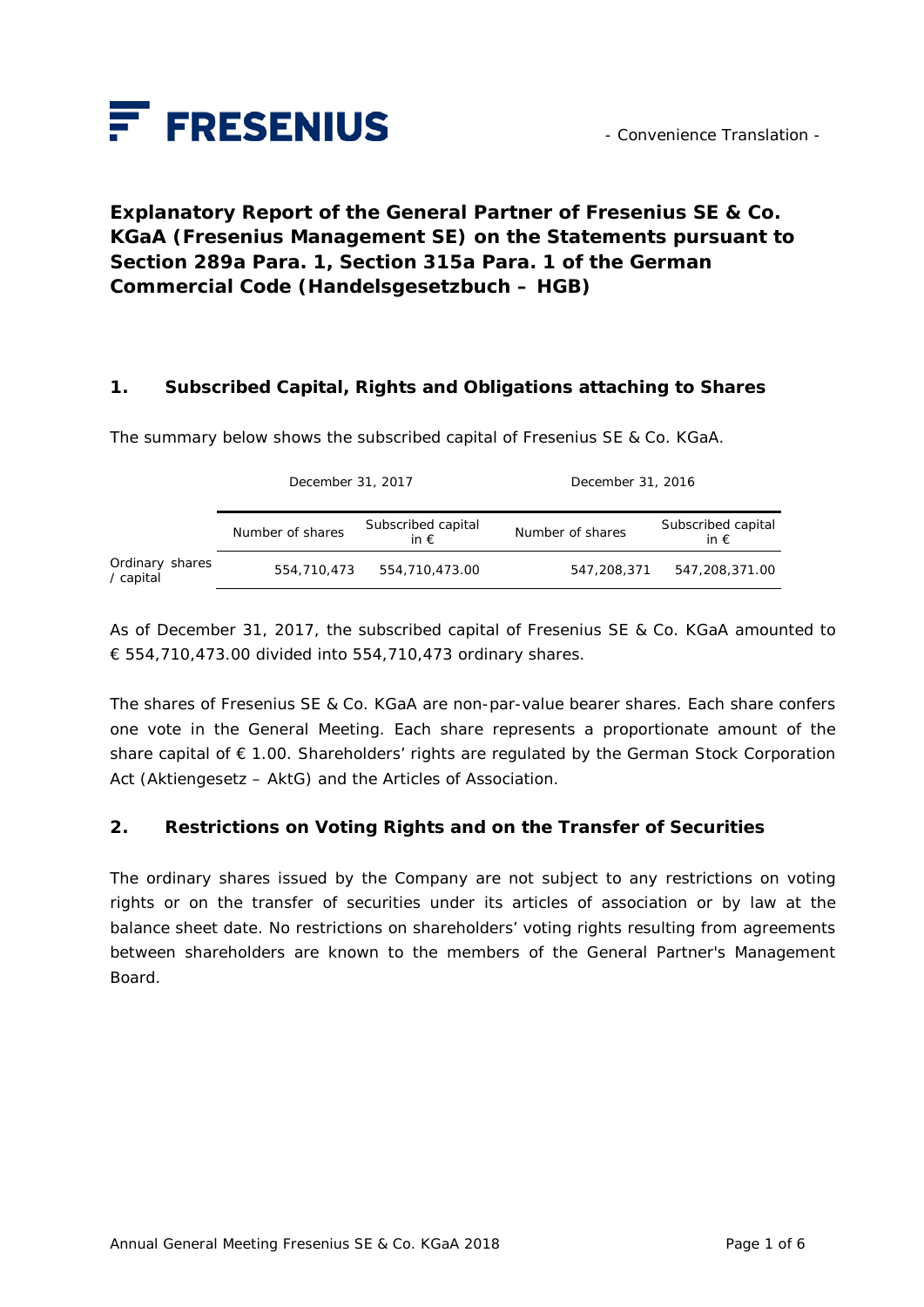### **3. Holdings relating to more than Ten Percent of Voting Rights**

The Else Kröner-Fresenius-Stiftung, being the largest shareholder, informed Fresenius SE & Co. KGaA on December 11, 2017 that it holds 145,858,594 ordinary shares of Fresenius SE & Co. KGaA. This corresponds to a voting interest of 26.29%. No other direct or indirect holdings in the Company's share capital that exceed 10% of the voting rights are known to the members of the General Partner's Management Board.

### **4. Securities carrying Special Rights granting Controlling Powers**

None of the shares issued by the Company carry special rights granting their holders any controlling powers.

## **5. How Rights Are Exercised on Shares under an Employee Share Scheme if not Directly by Employees**

No information is available on the exercise of voting rights on shares under an employee share scheme where the rights are not directly exercised by employees.

## **6. Legal Provisions and Provisions of the Articles of Association on the Appointment and Dismissal of the Management and on Amendments of the Articles of Association**

Pursuant to Article 7 para. 2 of the Articles of Association of Fresenius SE & Co. KGaA, the general partner is responsible for the management of Fresenius SE & Co. KGaA. Fresenius Management SE is the general partner to the Company. Pursuant to Article 6 para. 3 of the Articles of Association of Fresenius SE & Co. KGaA the general partner is excluded from the Company

• if and as soon as all shares in the general partner are no longer held directly or indirectly by a person holding more than 10 % of the share capital of the Company, directly or indirectly via a controlled enterprise within the meaning of Section 17 German Stock Corporation Act; this will not apply if and when all shares in the general partner are held directly or indirectly by the Company; or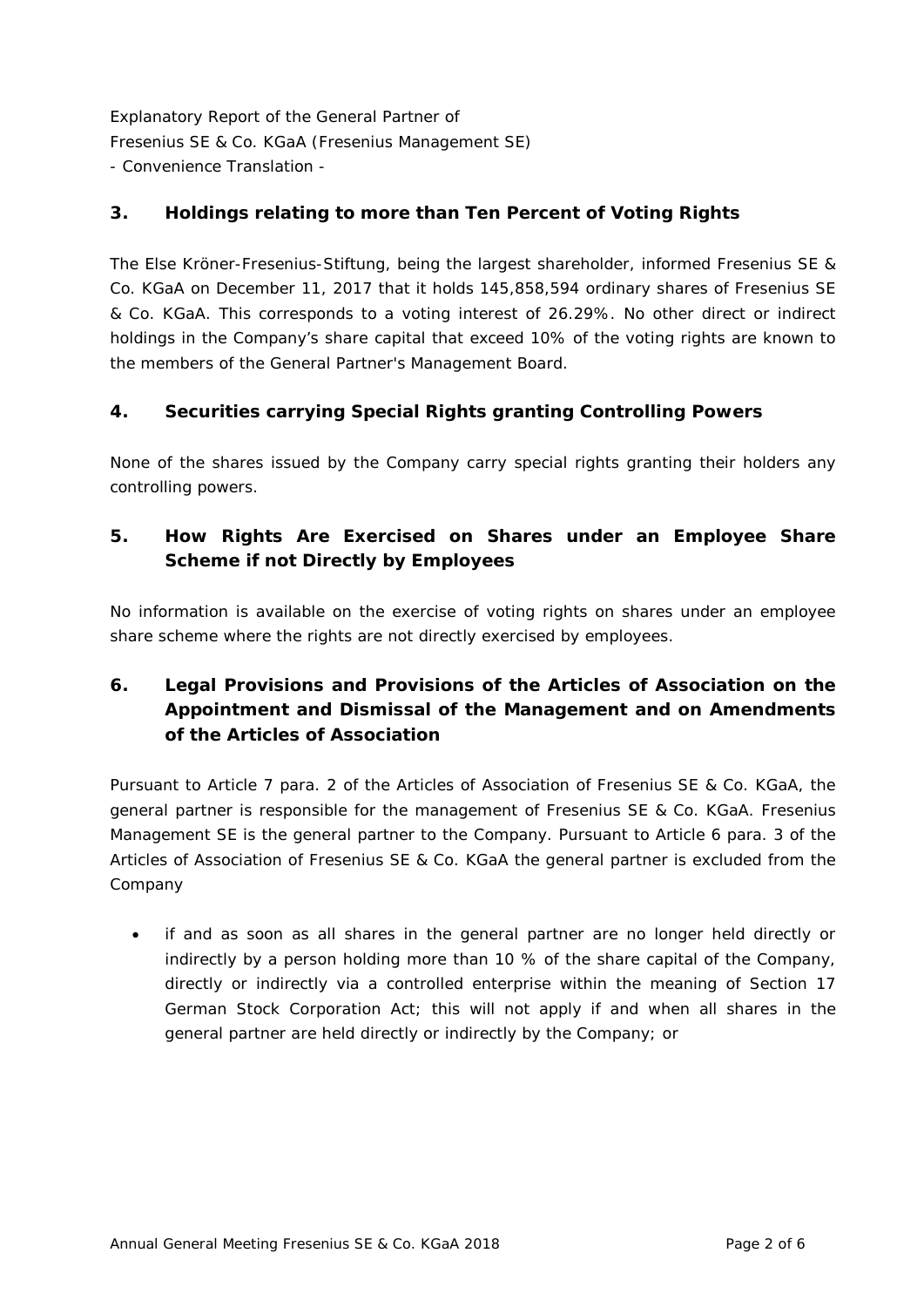• if the shares in the general partner are acquired by a person who does not, within twelve months after such acquisition takes effect, submit a takeover bid or a compulsory bid to the shareholders of the Company pursuant to the rules of the German Securities Acquisition and Takeover Act (WpÜG) according to the following stipulations. The consideration offered to the other shareholders must take account of a payment made by the acquirer to the holder of the shares in the general partner for the acquisition of the shares in the general partner and the Company in excess of the sum of the general partner's equity and of the average stock exchange price of the shares in the Company being acquired, during the last five stock exchange trading days before the day of the conclusion of the agreement on the acquisition of the shares in the general partner.

The other statutory grounds for withdrawal of the general partner remain unaffected.

The appointment and the replacement of members of the Management Board of the general partner are governed by the legal provisions in Article 39 Council Regulation (EC) No. 2157/2001 of 8 October 2001 on the Statute for a European Company (SE) (SE Regulation), Section 16 SE Implementation Act (SEAG) and Sections 84, 85 of the German Stock Corporation Act as well as Article 7 para. 1, 2 of the Articles of Association of Fresenius Management SE. The members of the Management Board are appointed and dismissed by the Supervisory Board of the general partner, Fresenius Management SE. The Articles of Association of Fresenius Management SE permit that deputy members of the management board are appointed. The members of the Management Board are appointed for a maximum of five years. They may be reappointed.

The Supervisory Board may revoke the appointment of a member of the Management Board for cause. Causes are, in particular, a gross breach of the Management Board member's duties and a vote of no confidence by the General Meeting.

Changes to the Articles of Association are made in accordance with Section 278 Para. 3, Section 179 of the German Stock Corporation Act and Article 17 para. 3 of the Articles of Association of Fresenius SE & Co. KGaA. According to Section 285 Para. 2 Sentence 1 of the German Stock Corporation Act, amendments to the Articles of Association require the consent of the general partner.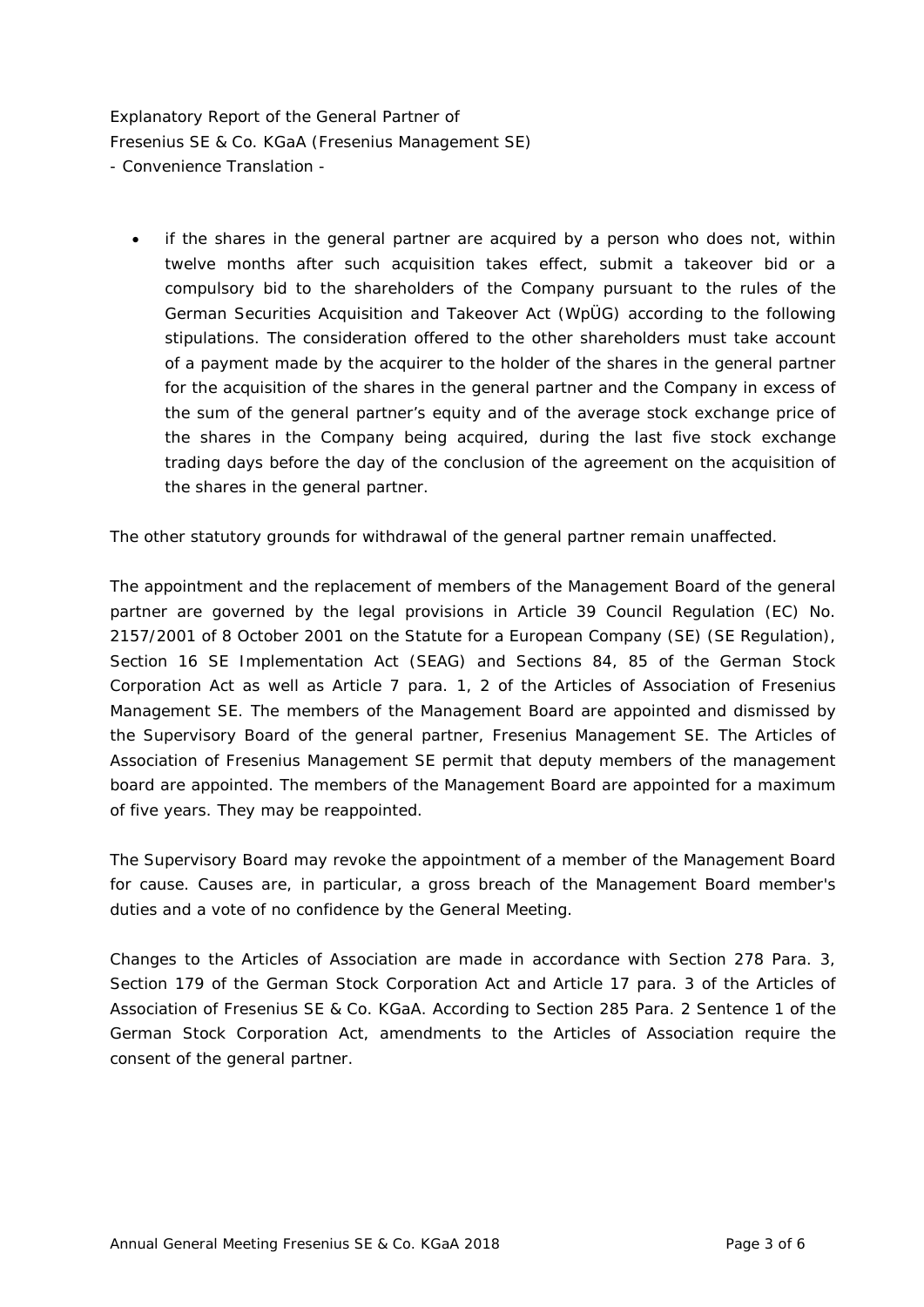#### **7. Powers of the General Partner to Issue and Buy Back Shares**

By resolution of the Annual General Meeting, Fresenius Management SE, as general partner, is authorized, subject to the consent of the Supervisory Board of Fresenius SE & Co. KGaA:

• to increase the subscribed capital of Fresenius SE & Co. KGaA by a total amount of up to € 114.851.824.00 until May 15, 2019, through a single or multiple issuance of new bearer ordinary shares against cash contributions and / or contributions in kind (Authorized Capital I). Shareholders' pre-emptive rights of subscription can be excluded.

In addition, there are the following conditional capitals in the context of stock options plans, adjusted for stock options that have been exercised in the meantime:

- The subscribed capital is conditionally increased by up to  $\epsilon$  4.735.083.00 through the issuance of new bearer ordinary shares (Conditional Capital I). The conditional capital increase could only be executed to the extent that convertible bonds for ordinary shares have been issued under the 2003 Stock Option Plan and the holders of these convertible bonds exercised their conversion rights. By the expiration of the exercise period, such use is no longer possible.
- The subscribed capital is conditionally increased by up to  $\epsilon$  5.141.264.00 through the issuance of new bearer ordinary shares (Conditional Capital II). The conditional capital increase will only be executed to the extent that subscription rights have been or will be issued under the 2008 Stock Option Plan, the holders of these subscription rights exercise their rights, and the Company does not use its own treasury shares to service the subscription rights or does not exercise its right to make payment in cash, whereby the granting of subscription rights to the Management Board of the general partner, and their settlement, shall be solely and exclusively the responsibility of its Supervisory Board.
- The share capital of the Company is conditionally increased by up to Euro 24,928,200.00 by the issuance of up to 24,928,200.00 new ordinary bearer shares (Conditional Capital IV). The conditional capital increase will only be implemented to the extent that subscription rights have been or will be issued in accordance with the Stock Option Program 2013, the holders of subscription rights exercise their rights and the Company does not grant treasury shares to satisfy the subscription rights, whereas the General Partner's Supervisory Board shall be exclusively competent regarding the granting and settlement of subscription rights to members of the General Partner's Management Board.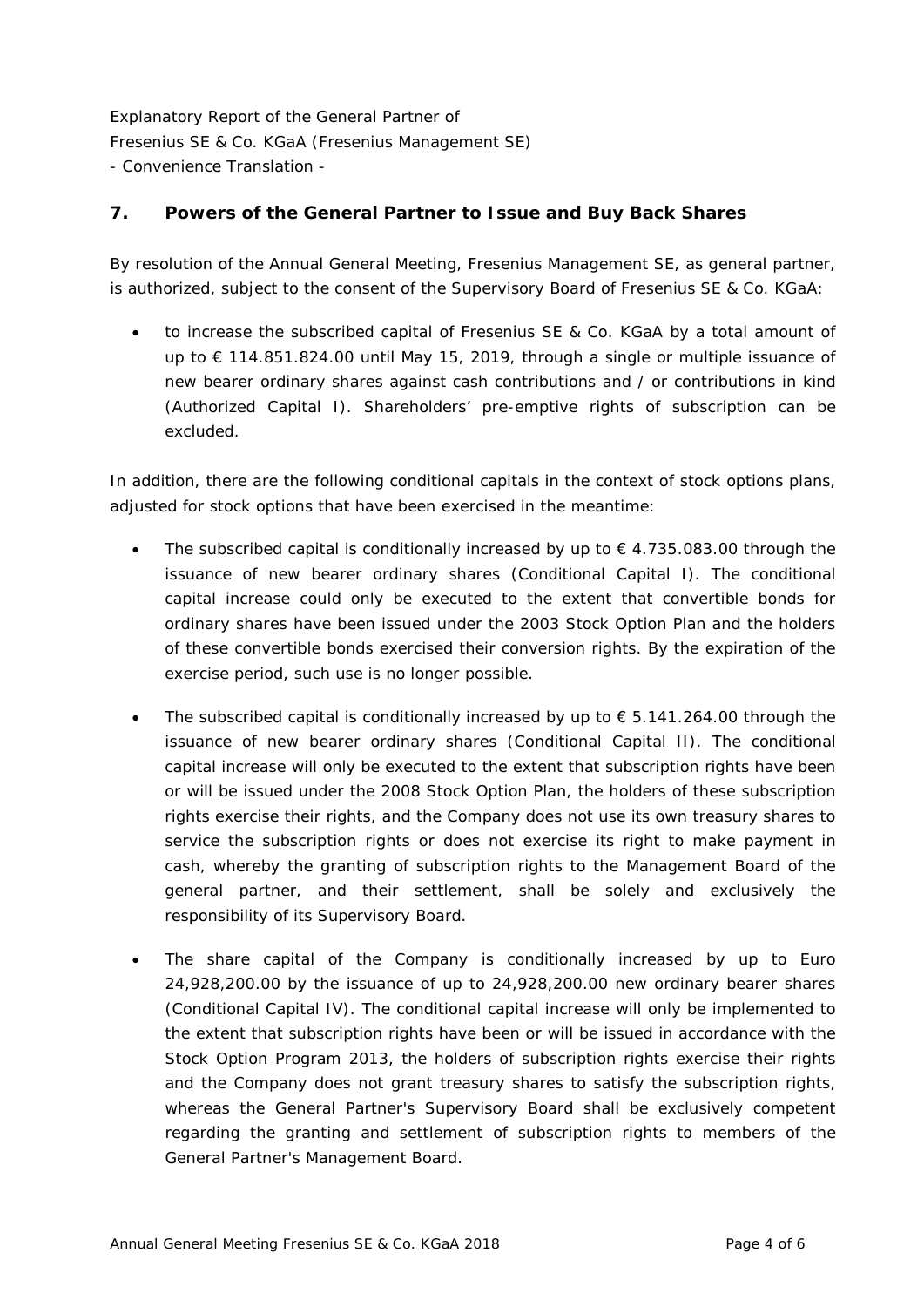Finally, there is the following conditional capital in the context of convertible bonds and / or option bonds which have been issued based on the authorization of the general partner by the Annual General Meeting:

The subscribed capital is conditionally increased by up to  $\epsilon$  48,971,202.00 through the issuance of new bearer ordinary shares (Conditional Capital III). The conditional capital increase shall only be implemented to the extent that the holders of convertible bonds issued for cash or of warrants from option bonds issued for cash which have been issued based on the authorization of the general partner by the Annual General Meeting on May 16, 2014 by Fresenius SE & Co. KGaA or by a group company until May 15, 2019 - exercise their conversion or option rights and as long as no other forms of settlement are used.

The Annual General Meeting authorized the Company to purchase and use its own shares up to a maximum amount of 10% of the capital stock until May 15, 2019, of which a maximum amount of up to 5% of the capital stock may be purchased using equity derivatives. Shareholders' pre-emptive rights of subscription can be excluded. As of December 31, 2017, the Company had not utilized this authorization.

Agenda items 7 to 10 of the Annual General Meeting on May 18, 2018, provide for resolutions on (i) the creation of a new Authorized Capital I amounting to up to EUR 125,000,000 and a corresponding amendment to the Articles of Incorporation, (ii) the creation of a new authorization to issue Option Bonds and / or Convertible Bonds, for the exclusion of subscription rights and for the creation of a Conditional Capital III in the amount of up to EUR 48,971,202.00 and corresponding amendments to the Articles of Association, (iii) an authorization to purchase and use own shares pursuant to § 71 para. 1 No. 8 of the German Stock Corporation Act and on the exclusion of subscription rights; and (iv) a renewed authorization to use equity derivatives to purchase own shares subject to exclusion of any tender rights until May 17, 2023.